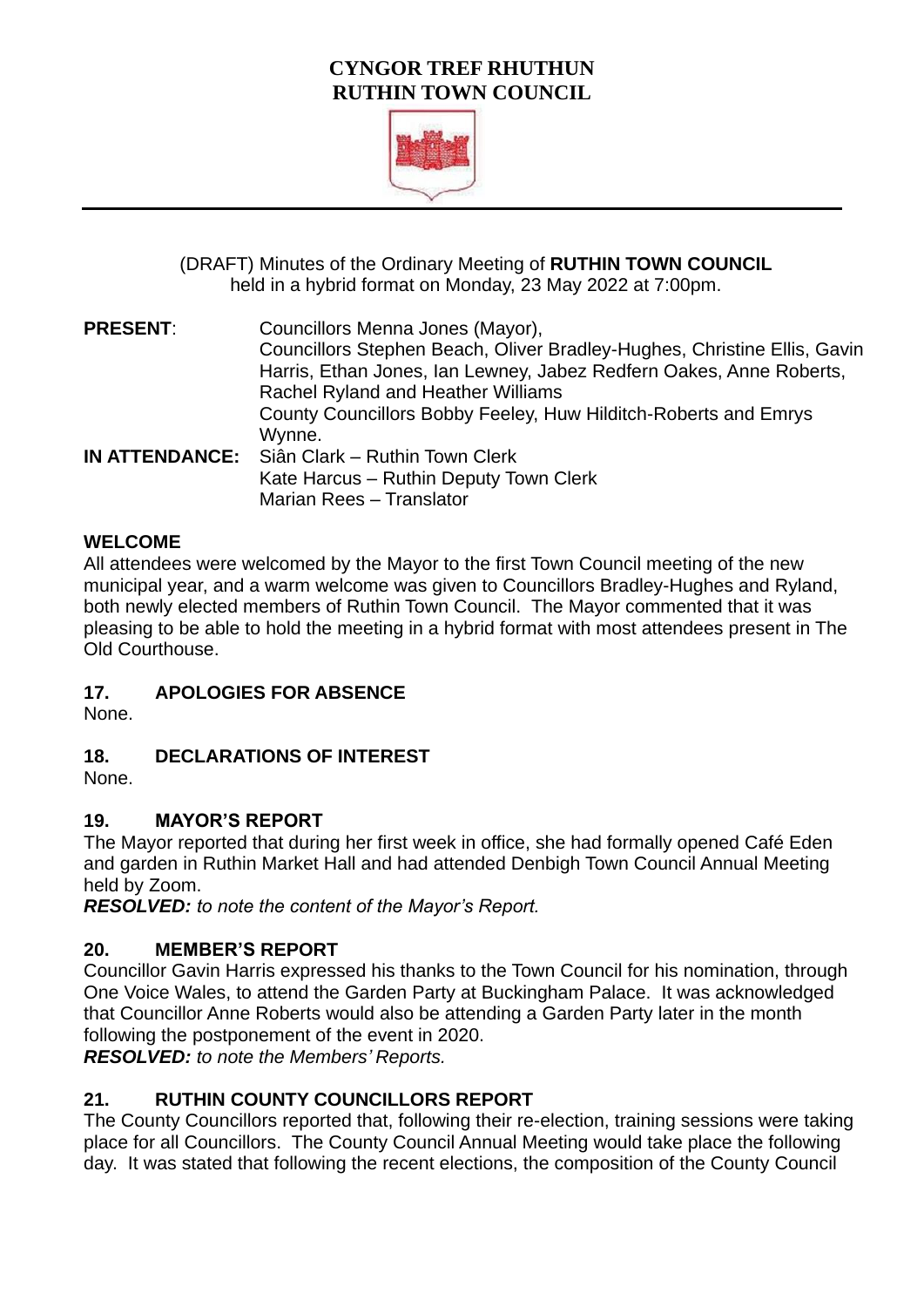and Cabinet would differ from the previous administration, and assurance given that the three County Councillors would work together for the benefit of Ruthin.

The issue of grass cutting and hedgerow trimming was raised by a Town Councillor following residents' comments on social media and the lack of a satisfactory answer; County Councillor Emrys Wynne stated that he had requested that County Council officers provide a more comprehensive response about the grass cutting work. He also requested, to ensure that complaints were appropriately registered, that residents reported any issues through the official complaints process.

*RESOLVED: to note the report of the local County Councillors.*

## **22. MINUTES OF THE PREVIOUS ORDINARY MEETING**

*RESOLVED: that the minutes of the meeting held on 25 April 2022 be confirmed as a correct record.* 

## **23. MATTERS ARISING**

*Minute 247: The Urdd* – promotion material had been produced that would be used during the week of The Urdd and beyond. Town Councillors were advised that tickets for The Urdd had been allocated to the Town Council and would be available from the Town Clerk for those Members interested in attending as Town Council representatives. County Councillor Huw Hilditch-Roberts mentioned that the use of any Council land for with banners/publicity material etc needed to be discussed, in advance, with appropriate officers.

# **24. MINUTES OF THE PLANNING AND DEVELOPMENT COMMITTEE**

Members considered the minutes of the meeting held on 3 May 2022.

*RESOLVED: to receive the minutes of the Planning and Development Committee held on 3 May 2022.* 

# **25. MINUTES OF THE AMENITIES COMMITTEE**

Members considered the minutes of the meeting held on 3 May 2022. *RESOLVED: to receive the minutes of the Amenities Committee held on 3 May 2022.* 

## **26. MINUTES OF THE OLD COURTHOUSE MANAGEMENT COMMITTEE**

Members were advised that: work had progressed on the content of the historical interpretation; the large display box had been updated with information panels, with a map and sponsorship panel to be added; the photomarathon entries had been exhibited; that an exhibition for the Urdd and digital exhibition for the Platinum Jubilee were planned; and that works to install the digital screen and upgrading of the electrical supply to the AV cupboard would be done following the Urdd and in advance of Ruthin Festival.

*RESOLVED: to receive the minutes of the Old Courthouse held on 5 April 2022.*

# **27. MEMBERSHIP OF COMMITTEES 2022/23**

Town Councillors indicated their preference to become members of the Planning and Development Committee and/or the Amenities Committee, and these were agreed. It was determined that the new membership of the sub-committees be deferred until such time as the imminent co-option process had been concluded and that an assessment of the current structure and remit had been undertaken.

*RESOLVED: to agree the membership of the Planning and Development Committee and Amenities Committee; to defer new membership of the sub-committees for the time being; and to assess the current structure and remit be undertaken.*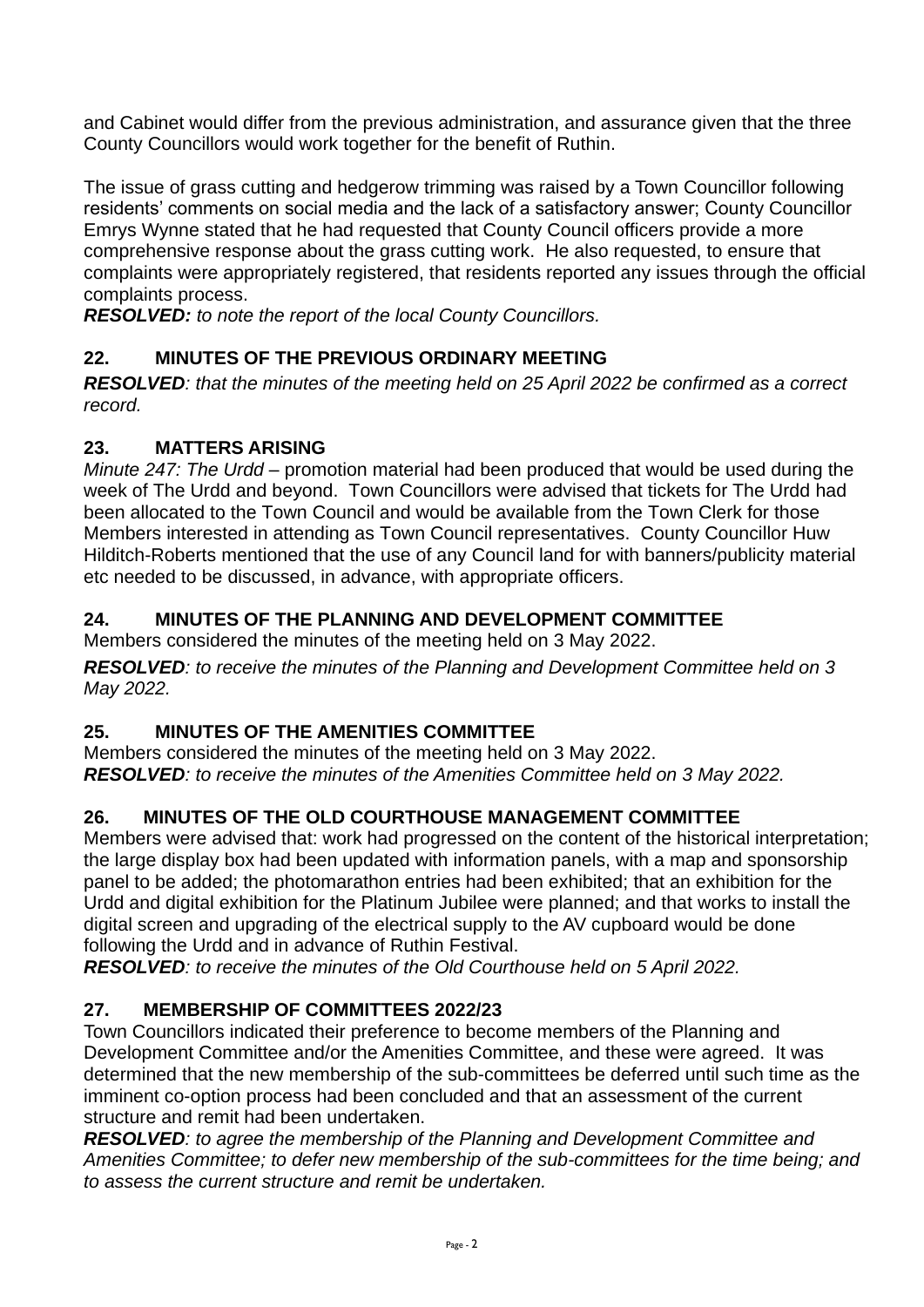## **28. MEMBERSHIP OF OUTSIDE BODIES**

Members considered it timely, at the start of the new term of office and following the pandemic, to undertake a full review of the outside bodies.

*RESOLVED: that a full review of outside bodies to which the Town Council sent representatives, be undertaken.*

#### **29. BANK MANDATE - HSBC**

Members were asked to confirm the addition of a new signatory, Deputy Mayor, Councillor Anne Roberts, to the Town Council's HSBC bank accounts as an authorised signatory of the Town Council. This would maintain the protocol that the signatories were the current Mayor, the current Deputy Mayor and the former previous Mayor together with the Town Clerk / Responsible Financial Officer. As a result, the name of the previous former Mayor, Councillor Gavin Harris would be removed as an authorised signatory.

*RESOLVED: to confirm adding the Deputy Mayor, Councillor Anne Roberts and removal of Councillor Gavin Harris as an authorised signatory to the HSBC bank accounts.* 

#### **30. NOTICE OF MOTION**

The following notices of motion were put to the Town Council for debate:

#### **Councillor Ethan Jones**

'That the full Town Council meetings are recorded and saved, until such time as the day of the next full Town Council meeting. The recording shall be held by the Clerk and be made available to any member of the public or Councillor upon request'.

The motion was proposed by Councillor Ethan Jones and seconded by Councillor Jabez Redfern Oakes. In discussion, general support was given to the principle of the motion which would reinforce public openness and transparency, though queries of a technical and legal nature were raised. An amendment to the original motion was proposed by Cllr Jabez Redfern Oakes, and seconded by Cllr Oliver Bradley-Hughes stating:

'That, *subject to confirmation that all legal and technical queries are resolved*, the full Town Council meetings are recorded and saved, until such time as the day of the next full Town Council meeting. The recording shall be held by the Clerk and be made available to any member of the public or Councillor upon request'.

The above amendment was unanimously agreed. *RESOLVED: to approve the amendment to the Notice of Motion, as outlined above.*

## **31. LEVELLING UP FUND - UPDATE**

The Town Council was informed that the comprehensive online application portal would be open between 31 May and 6 July 2022.

*RESOLVED: to note that the online portal would be open between 31 May and 6 July.*

#### **32. PROPOSED RUTHIN VELODROME**

Councillor Gavin Harris provided a verbal update on the latest position. Denbighshire Leisure Ltd (DLL) had been confirmed as the lead body and that the design and development stage would be supported financially by Sports Wales. A project team from Just Solutions would be working with DLL on the design and development of the velodrome. Whilst there was a long way to go, the confirmation of funding support from Sports Wales and the partnership working